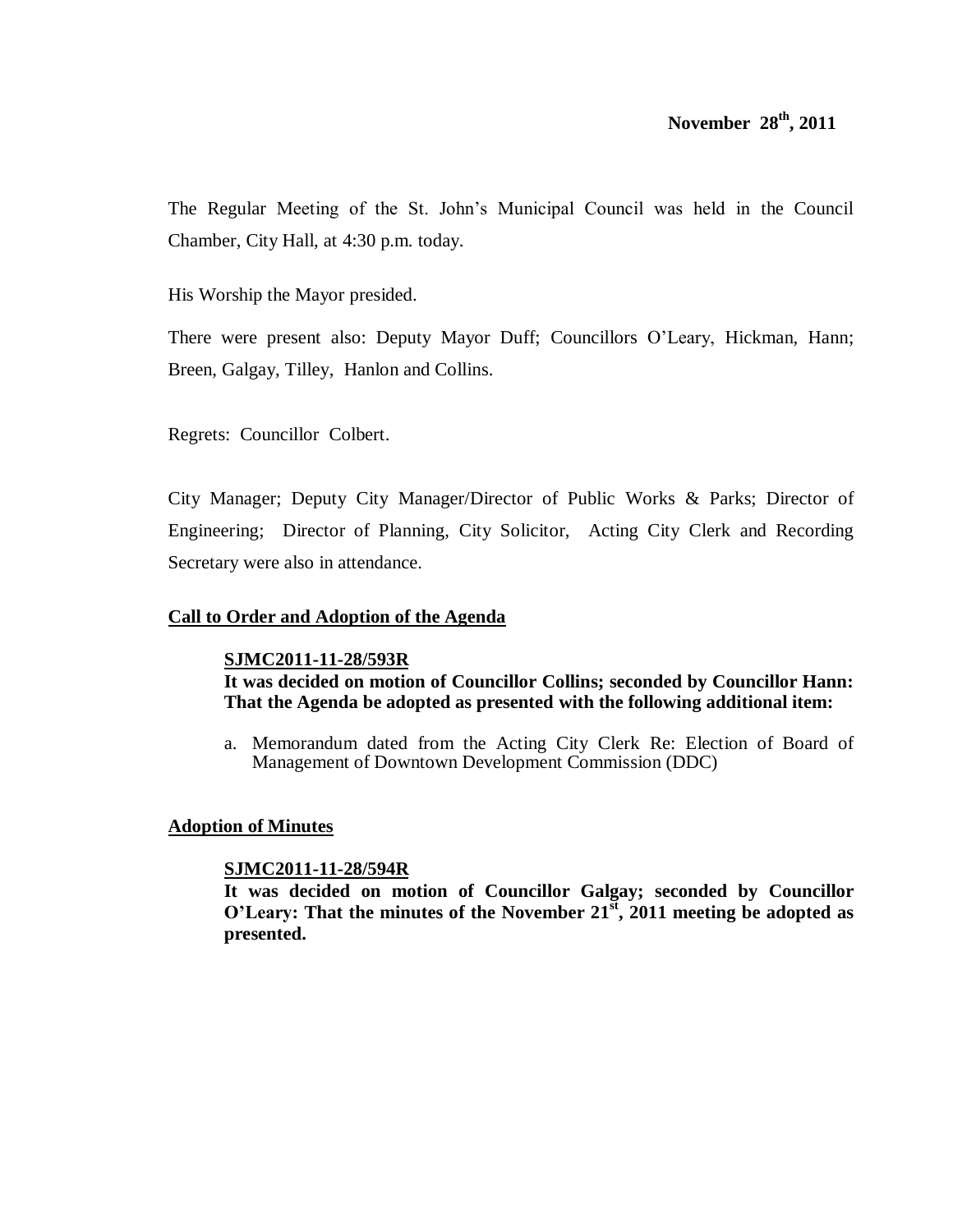# **Business Arising**

Notice of Motion – Johnson Family Foundation

#### **SJMC2011-11-28/595R**

**Pursuant to Notice of Motion, it was moved by Councillor Hanlon; seconded by Councillor O'Leary: That Council's decision of 2011-09-06 to purchase the shares of the Johnson Family Foundation in the Railway Coastal Museum, be rescinded.** 

**The motion being put was unanimously carried.**

#### **SJMC2011-11-28/596R**

**It was then moved by Councillor Hanlon; seconded by Councilor Galgay: That a request from the Johnson Family Foundation for funding support in the amount of \$137,000.00 in recognition of the Foundation's past and current contributions towards the recreational, artistic and cultural fabric of the City of St. John's, be approved.**

**The motion being put was unanimously carried.** 

#### **Committee Reports**

#### **Planning & Housing Standing Committee Report dated November 23, 2011**

Council considered the following Planning & Housing Standing Committee Report dated November 23, 2011:

| In Attendance: | Councillor Tom Hann, Chairperson                                            |
|----------------|-----------------------------------------------------------------------------|
|                | Deputy Mayor Shannie Duff                                                   |
|                | Councillor Sandy Hickman (12:55 p.m.)                                       |
|                | <b>Councillor Danny Breen</b>                                               |
|                | <b>Councillor Debbie Hanlon</b>                                             |
|                | <b>Councillor Wally Collins</b>                                             |
|                | Mr. Bob Smart, City Manager                                                 |
|                | Mr. Paul Mackey, Deputy City Manager/Director of Public Works & Parks       |
|                | Mr. Cliff Johnston, Director of Planning                                    |
|                | Mr. Walt Mills, Director of Engineering                                     |
|                | Mr. Dave Blackmore, Director – Building & Property Management               |
|                | Ms. Elizabeth Lawrence, Director of Economic Development, Tourism & Culture |
|                | (1:00 p.m.)                                                                 |
|                | Mr. Joe Sampson, Manager of Development                                     |
|                | Mr. Ken O'Brien, Manager of Planning & Information                          |
|                | Mr. Sylvester Crocker, Manager, Technical Services                          |
|                | Ms. Maureen Harvey, Recording Secretary                                     |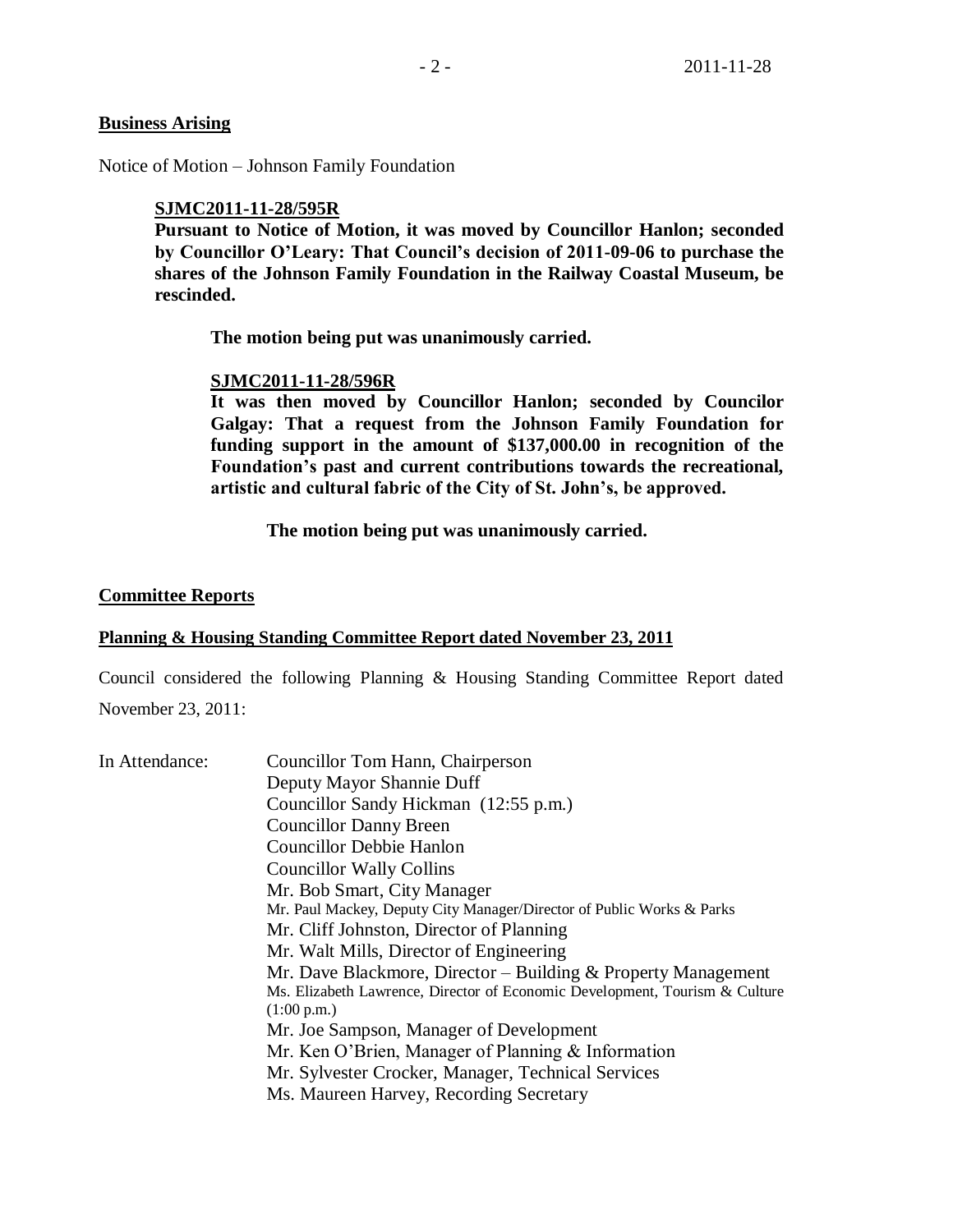Also in attendance were Mr. Dave Bartlett with The Telegram and Ms. Alisha Morrissey with the St. John's Board of Trade.

## **1. Proposed Construction of a Wind Turbine at #292 Kenmount Road (Ward 4)**

The Committee entertained a presentation from Mr. Gerry Skinner, President of Windspot Canada Inc. (Labrador Coastal Equipment Ltd). Mr. Skinner has been has applied to supply and install an A27, 225 kilowatt wind turbine at the Blue Buoy foods Location at 284 Kenmount Road, St. John's, NL. A copy of the presentation is on file with the City Clerk's Office. In summary, Mr. Skinner provided the Committee with information on the turbine: structure, the project's feasibility, electrical cost savings, environmental benefits, the opportunity for other organizations to benefit from the footprint of this high exposure installation, markets who could benefit, and the responses to concerns that may arise.

The Committee also considered the **attached memorandum** dated November 17, 2011 from the Department of Planning regarding the application.

**The Committee agreed that City staff work with the applicant to see if the application can be modified to meet the intent of the proposed new regulations for wind turbines regarding the proposed siting of the wind turbine.**

**2. Kelvin Marshall of #15 Glenridge Crescent - concerns about his neighbour changing the grade at #17 Glenridge Crescent (Ward 4)** 

The Committee met with Mr. Marshall and Mr. Gary Follett, P.Eng. of Acuren Group to discuss the work regarding the change of existing grade at the adjoining property #17 Glenridge Crescent. Mr. Marshall made a presentation a copy of which is on file with the City Clerk's Office. The Committee also considered the **attached memorandum** dated November 17, 2011 from the Department of Building and Property Management regarding alteration of finished grades for existing residential properties.

**The Committee agreed that the Department of Building and Property Management prepare a written response to Mr. Marshall's presentation. Some members of Council wish to visit the site to see the level of work undertaken at #17 Glenridge Crescent and the Department of Building and Property Management will make the appropriate arrangements.** 

**3. Proposed Text Amendment allowing boarding/lodging houses for seasonal workers at quarry sites. (Ward 5)** 

The Committee considered the **attached memorandum** dated November 16, 2011 from the Department of Planning.

**On a motion from Councillor Hickman; seconded by Deputy Mayor Duff, the Committee agreed that in light of the Provincial Mineral Lands Division's**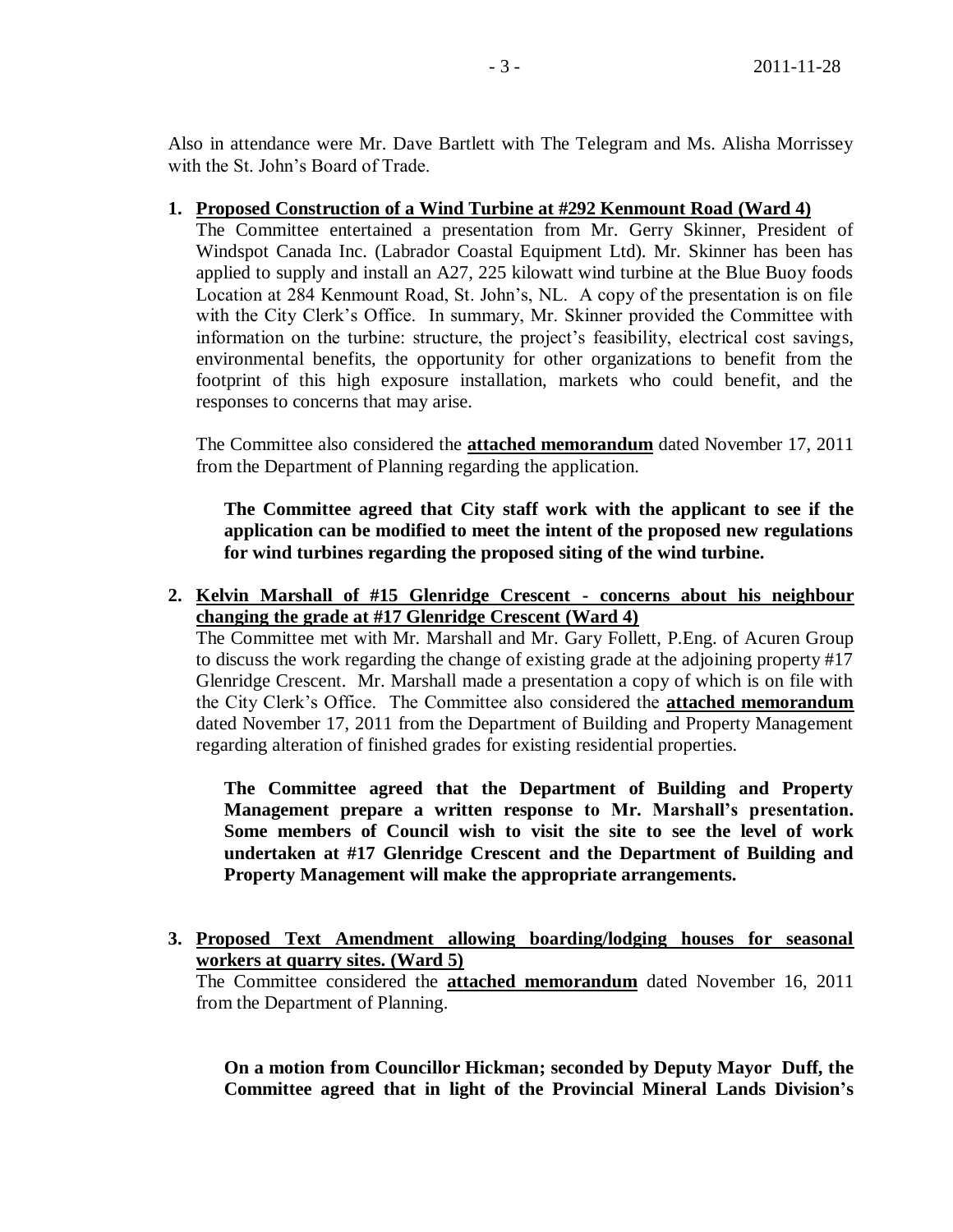**concerns regarding the proposed text amendment, that Council not proceed with the amendment.**

**4. Proposed rezoning of property at #267 Mundy Pond Road (Ward 3)**

The Committee considered the **attached memorandum** dated November 18, 2011 from the Department of Planning on this rezoning application.

**The Committee agreed, on a motion by Deputy Mayor Duff; seconded by Councillor Hickman that the status quo with respect to Council's decision of October 3, 2011 to reject the rezoning application be maintained.** 

The Committee noted that the issue of further development of town housing units in Planning Area 4 – Mundy Pond Area can be considered as part of the upcoming Municipal Plan Review.

### **5. Application to Rezone Property on Maddox Cove Road (Ward 5)**

The Committee met with John Dinn, MHA for the area, along with the applicants for the proposed rezoning.

**On a motion by Councillor Collins; seconded by Councillor Breen, the Committee recommends that a letter be sent to the Minister of Municipal Affairs requesting an amendment to the St. John's Urban Region Regional Plan to permit the proposed rezoning.** 

## **6. Council Directive and Memo re: rotation of Chair for public hearings.**

**The Committee agreed that the status quo be maintained with respect to Chairs of public meetings. i.e. rotation of chair on a monthly basis.**

**7. Wind turbines - Proposed text amendment to St. John's Development Regulations.**

The Committee considered the **attached memorandum** dated November 18, 2011 from the Department of Planning.

**The Committee agreed, on a motion by Deputy Mayor Duff; seconded by Councillor Hickman, that the proposed text amendments to the St. John's Development Regulations to allow wind turbines/small scale as a discretionary use within identified zones, be referred to a public meeting to be chaired by a member of Council.**

**8. The Battery Development Area-Additional Guidelines-Report prepared by PHB Group on behalf of the City (Ward 2).**

The Committee considered the **attached report** dated July 29, 2011 from Mr. Philip Pratt of the PHB Group, Architects Inc.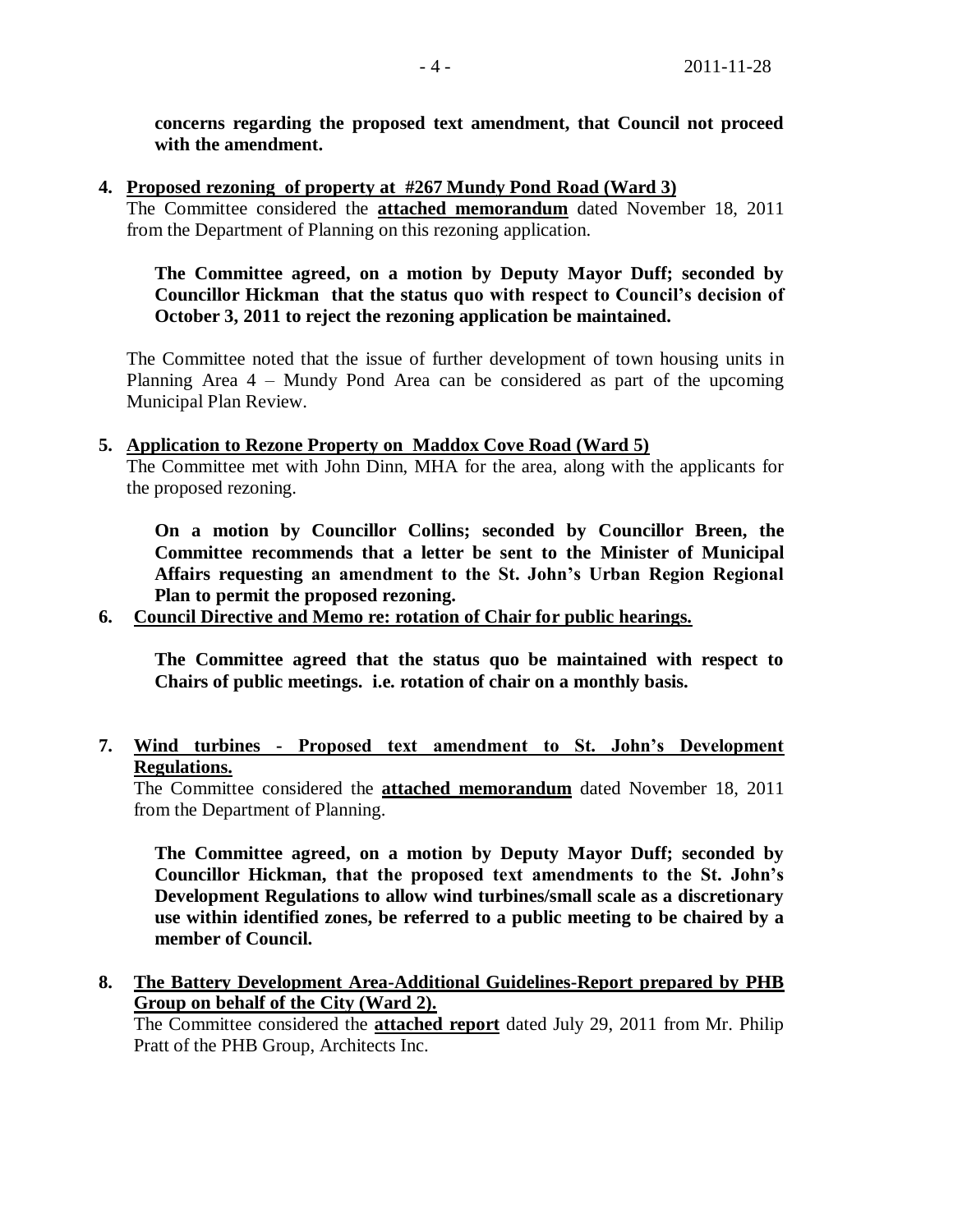The PHB Group had been contracted by the City earlier this year to review the issue of the potential future reconstruction/expansion of fishing sheds/stages in the Battery area.

## **On a motion by Councillor Breen; seconded by Councillor Hickman, the Committee recommends that the proposed guidelines for the sheds/stages be referred to a public meeting to be chaired by a member of Council.**

If Council ultimately determines to approve the PHB Group recommendations, these recommendations will be incorporated as an appendix to the St. John's Development Regulations in the same manner as the recommendations of the original Battery Development Guideline Study.

### **9. "The Narrows Project" - Correspondence from Ryan Cleary, MP (Ward 2)**

The Committee considered the **attached correspondence** from Mr. Ryan Cleary, MP – St. John's South/Mount Pearl regarding a proposed planning area development scheme for the Narrows area.

**The Committee recommends that Mr. Cleary be written to suggest that the Narrows working group become formally organized and further, that Mr. Cleary be advised that the Narrows Group, along with all other interested parties, will be provided with a full opportunity for input on future land use planning policies for the Narrows geographic area as part of the upcoming review of the Municipal Plan.**

**10. 25 Rhodora Place - Application for rezoning to allow an office building, apartment building and houses –former Scotia Recycling property - Gibraltar Development (Ward 4)**

The Committee considered the **attached memorandum** dated November 21<sup>st</sup> from the Department of Planning.

**The Committee agreed, on a motion by Councillor Hanlon; seconded by Councillor Hickman, that the rezoning application be referred to a public meeting to be chaired by a member of Council.**

**11. Sugarloaf Road - Application for rezoning to allow unserviced residential lots - Eustace family (Ward 1)** 

The Committee considered the **attached report** dated November 21, 2011 from the Department of Planning.

**The Committee agreed to defer consideration of this rezoning application and agreed to invite the applicants to a future meeting of the Planning & Housing Committee to discuss their application.**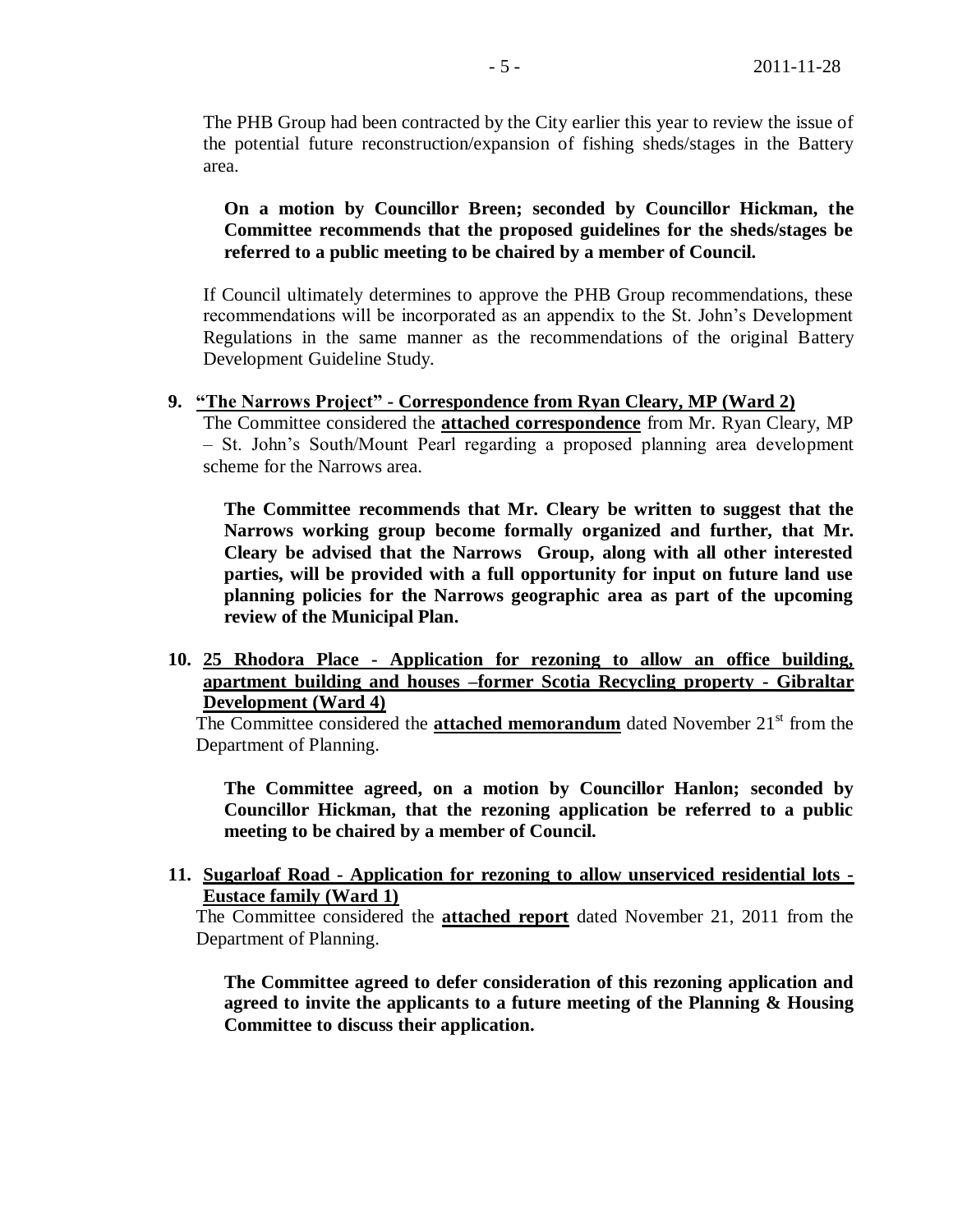**12. #61 Hamilton Avenue - Application for rezoning to allow addition of residential units in existing light industrial building - Chris Snellen (Ward 2)**

The Committee considered the attached report dated November 21, 2011 from the Department of Planning.

**On a motion by Deputy Mayor Duff; seconded by Councillor Hickman, the Committee agreed to refer the application to a public meeting to be chaired by a member of Council.** 

**13. #110 Howlett's Line - Application for rezoning to allow one (1) additional unserviced lot - Eugene Howlett (Ward 5).**

The Committee considered the **attached memorandum** dated November 21, 2011 from the Department of Planning.

**The Committee recommends that the rezoning application be advertised for public review and comment. Upon completion of the advertising process, the application will be referred to a future regular meeting of Council for a decision.**

**14. #53 Margaret's Place - Proposed text amendment to introduce Heritage Use in the Commercial Office (CO) Zone - Application to convert former St. Michael's Convent into residential condominiums (Ward 2).**

The Committee considered the **attached memorandum** dated November 17, 2011 from the Department of Planning.

**The Committee recommends on a motion put forward by Councillor Hanlon; seconded by Councillor Hickman, that both the proposed text amendment to the Development Regulations and the application to redevelop the building at #53 Margaret's Place be advertised for public review and comment.** 

The Committee also noted that both the application and proposed text amendment to the Development Regulations should be referred to the Heritage Officer/Heritage Advisory Committee for review and comment.

## **15. Royal Architectural Institute of Canada Conference in St. John's in 2012 - Memo from Director of Economic Development, Tourism and Culture.**

The Committee considered the **attached excerpt** from the City's Roadmap 2021 project.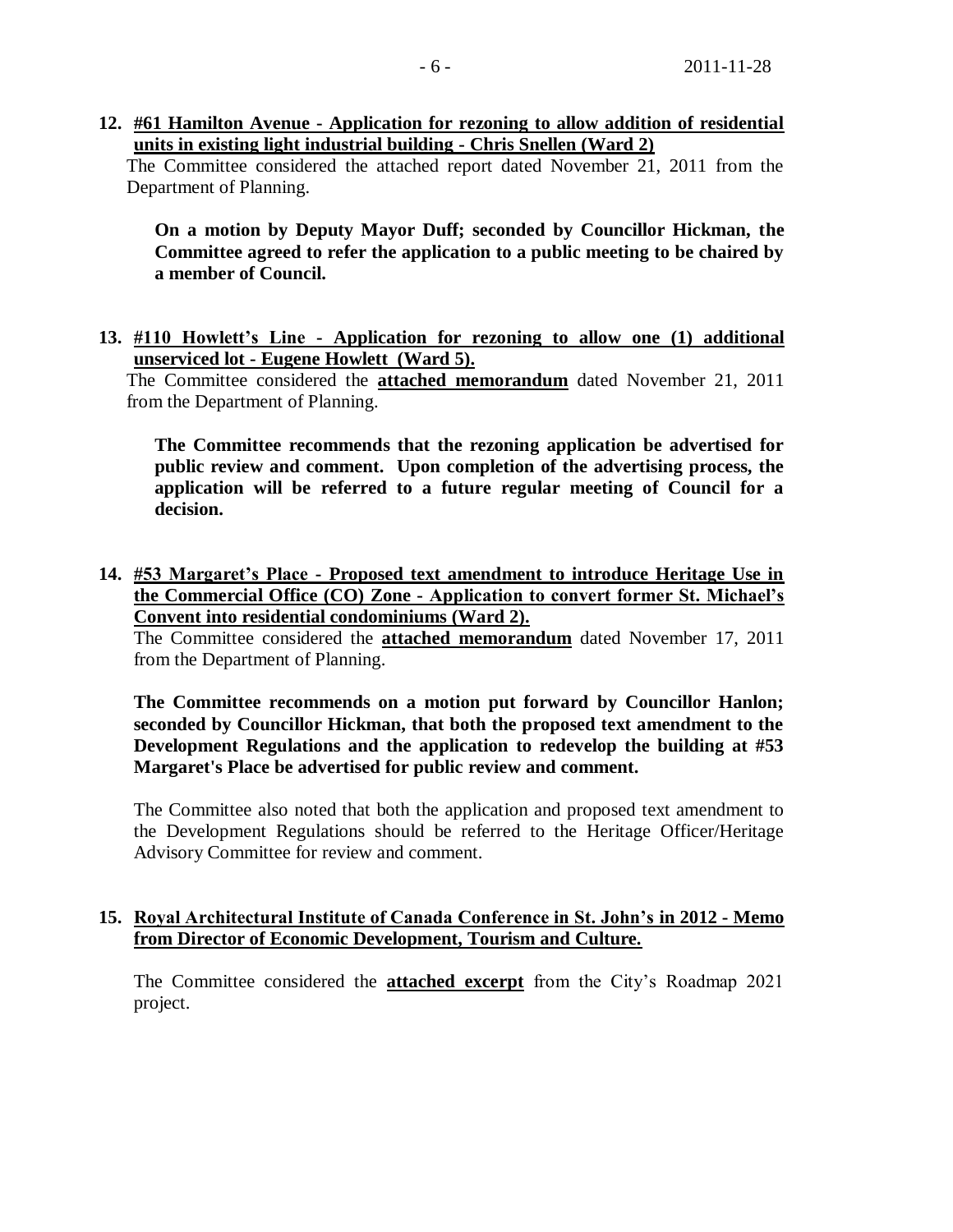**On a motion by Councillor Debbie Hanlon; seconded by Deputy Mayor Duff , the Committee agreed that the Department of Planning provide information and advice to the proposed student architectural projects and serve as the liaison between the students and other applicable City departments. The Committee further agreed that the request to provide financial support in the amount of \$2,500 be referred to the Finance and Administration Committee for consideration.**

Councillor Tom Hann Chairperson

#### **SJMC2011-11-287/597R**

**It was moved by Councillor Hann; seconded by Councillor Hickman: That the Committee's recommendations be approved.**

#### **The motion being put was unanimously carried.**

#### **Regional Waste Water Services Committee Report dated November 15, 2011**

Council considered the following Regional Waste Water Services Committee Report dated November 15, 2011:

| In Attendance: | City of St. John's                                                     |
|----------------|------------------------------------------------------------------------|
|                | Deputy-Mayor Shannie Duff, Chairperson                                 |
|                | Mr. Bob Smart, City Manager                                            |
|                | Mr. Walt Mills, Director of Engineering                                |
|                | Mr. Bob Bishop, Director of Finance                                    |
|                | Ms. Deanne Kincade, Manager - Riverhead Waste Water Treatment Facility |
|                | Mr. Sean James, Internal Auditor                                       |
|                | Ms. Maureen Harvey, Recording Secretary                                |
|                | <b>City of Mount Pearl</b>                                             |
|                | Councillor John Walsh                                                  |
|                | Mr. Jason Silver, Acting Director of Infrastructure & Public Works     |

### **Town of Paradise**

Deputy Mayor Allan English Mr. Ron Fleming, Director of Public Works and Engineering

### **1. Regional Waste Water System - 2012 Waste Water Rate**

The Committee considered a memorandum dated November 2, 2011 from the Director of Engineering regarding the above noted matter.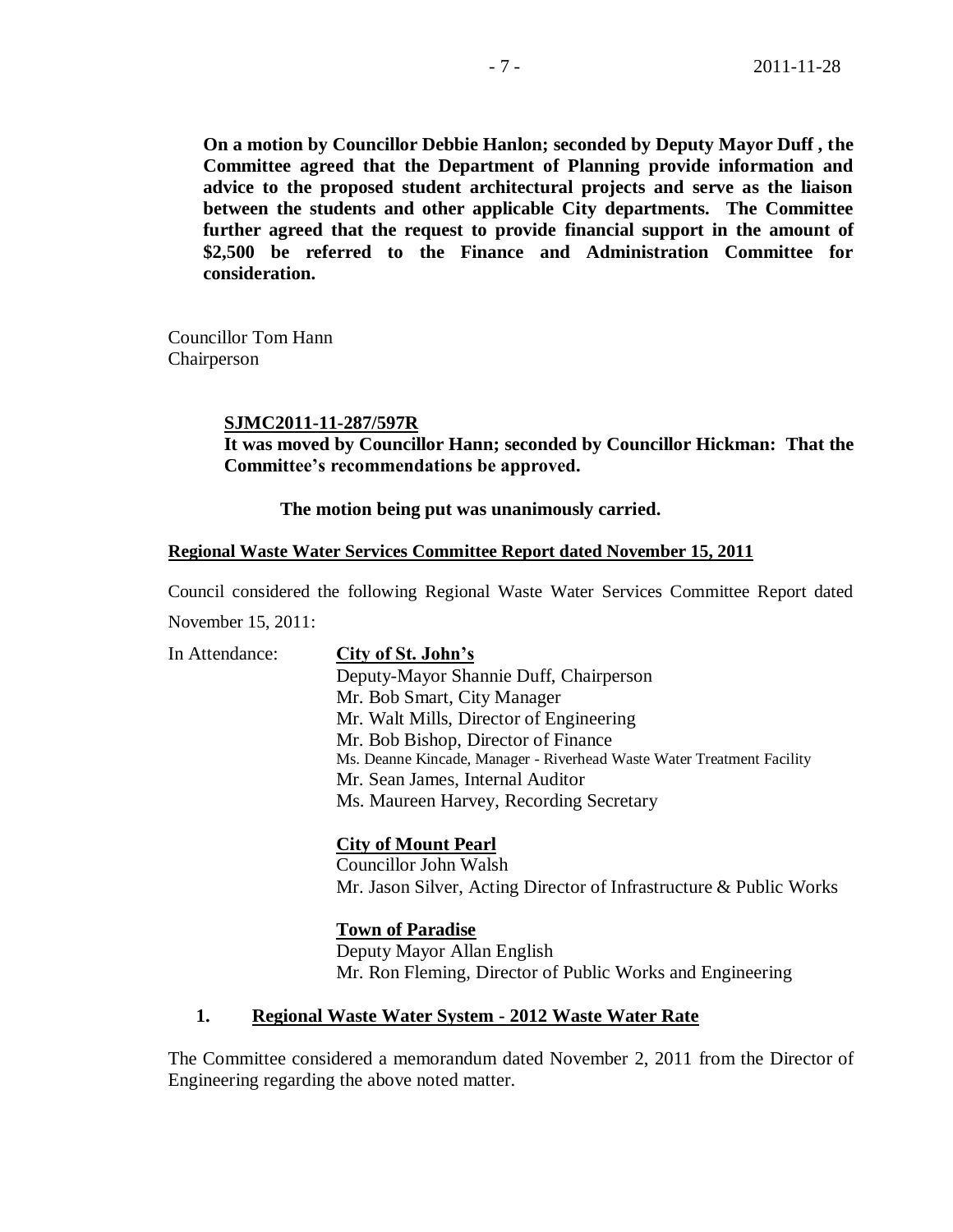The Director of Engineering advised that the waste water rate for municipalities serviced by the Regional Waste Water System for 2012 has been determined to be \$0.1042/m<sup>3</sup>. He noted that as the facility is not in full operation, some assumptions were required in the calculation of the rate.

**It was decided on motion of Councillor John Walsh; seconded by Deputy Mayor Allan English: that the 2012 Waste Water Rate be recommended for approval.**

# **2. Regional Waste Water System - 2012 Operating Budget**

The Committee considered a memorandum from the Director of Engineering dated November 2, 2011 regarding the proposed operating budget for the Riverhead Waste Water Treatment Plant (RWWTP) for 2012. The Committee reviewed the proposed 2012 operating budget for the RWWTP.

**On a motion proposed by Deputy Mayor Allan English; seconded by Councillor John Walsh, the Committee accepted the 2012 operating budget as presented.** 

Deputy Mayor Shannie Duff Chairperson

# **SJMC2011-11-28/598R**

**It was moved by Deputy Mayor Duff; seconded by Councillor Hickman: That the Committee's recommendations be approved.**

**The motion being put was unanimously carried.** 

# **Regional Water Services Committee Report dated November 18, 2011**

Council considered the following Regional Water Services Committee Report dated November

18, 2011:

In Attendance: **City of St. John's** Deputy Mayor Shannie Duff, Co-Chair Councillor Sheilagh O'Leary Mr. Bob Smart, City Manager Mr. Bob Bishop, Director of Finance Mr. Walt Mills, Director of Engineering Mr. Terry Knee, Manager – Regional Water System Mr. Sean Janes, Internal Auditor Ms. Maureen Harvey, Recording Secretary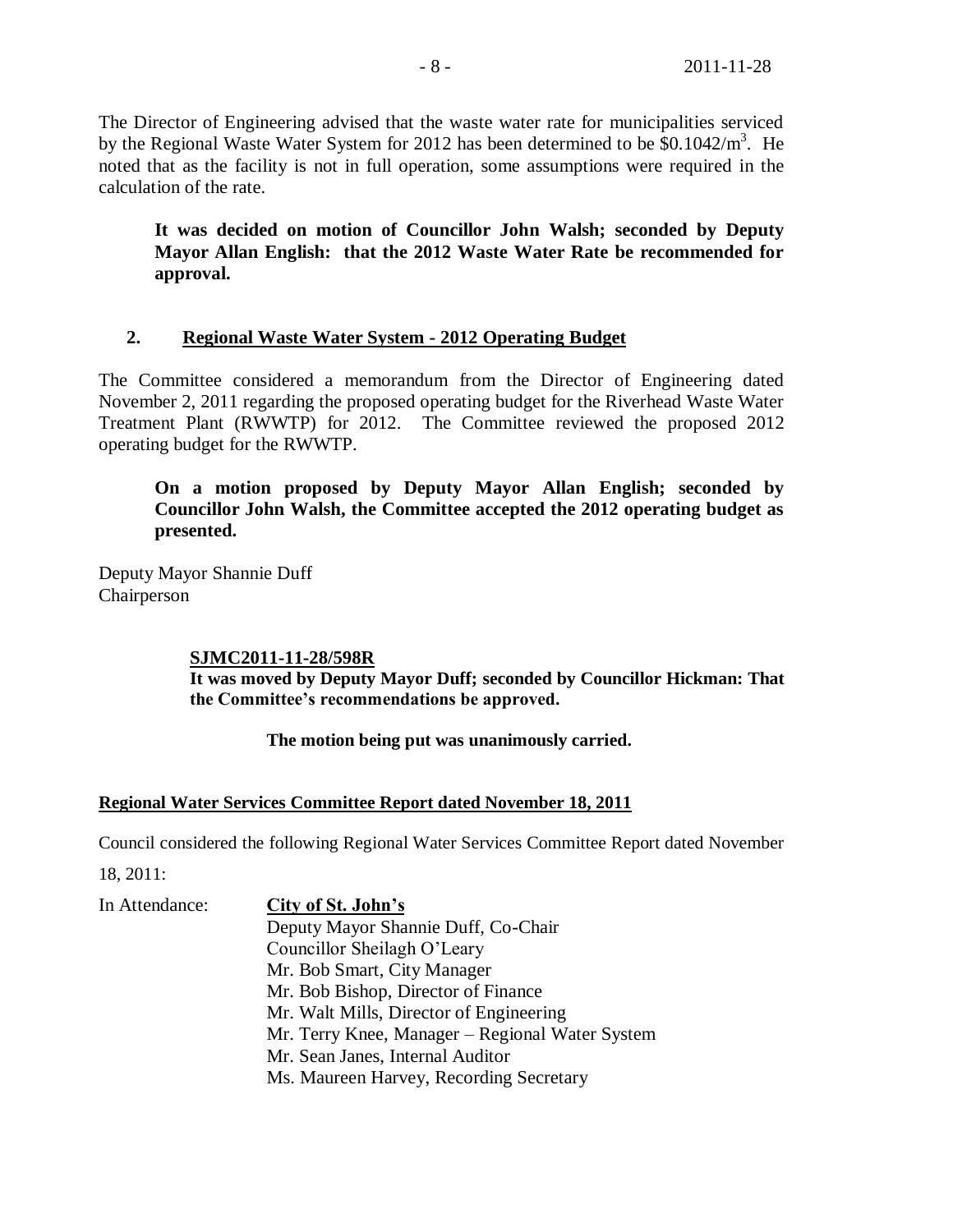## **City of Mount Pearl**

Councillor Dave Aker Mr. Jason Silver, Acting Director of Infrastructure & Public Works

## **Town of Paradise**

Deputy Mayor Allan English Mr. Ron Fleming, Director of Public Works & Engineering

## **Town of Conception Bay South**

Councillor Kirk Youden Mr. Ron Franey, Director of Public Works

## **Town of Portugal Cove-St. Philips**

Councillor Joe Duggan Mr. Bernie Manning, Director of Public Works

## **Regional Water System – 2012 Water Rate and 2012 Operating Budget**

The Committee considered a memorandum from the Director of Engineering regarding the above referenced matter.

The Director of Engineering advised that the annual operating budget for 2012 is estimated to be \$8,044,518.00, with projected water consumption in the region of  $27,946,651m<sup>3</sup>$ . The water rate for municipalities serviced by the Regional Water System for 2012 has been determined to be  $$0.2878/m<sup>3</sup>$ .

The Committee also reviewed the 2012 operating budget and noted that the labour component of the operating budget has been reduced as the Manager of the Regional Water System has streamlined the operations to realize a savings. The Committee commended the Manager of the Regional Water system for this initiative.

Discussion concluded with the introduction of two motions as follows:

**Moved by Councillor Joe Duggan; seconded by Deputy Mayor Allan English, that the 2012 Operating Budget for the Water Treatment Facility be adopted with revenue and expenditures balanced in the amount of \$8,044,518.**

**Moved by Councillor Dave Aker; seconded by Councillor Sheilagh O'Leary, that the water rate for 2012 be set at \$0.2878/m<sup>3</sup>**

Deputy Mayor Shannie Duff Co-Chair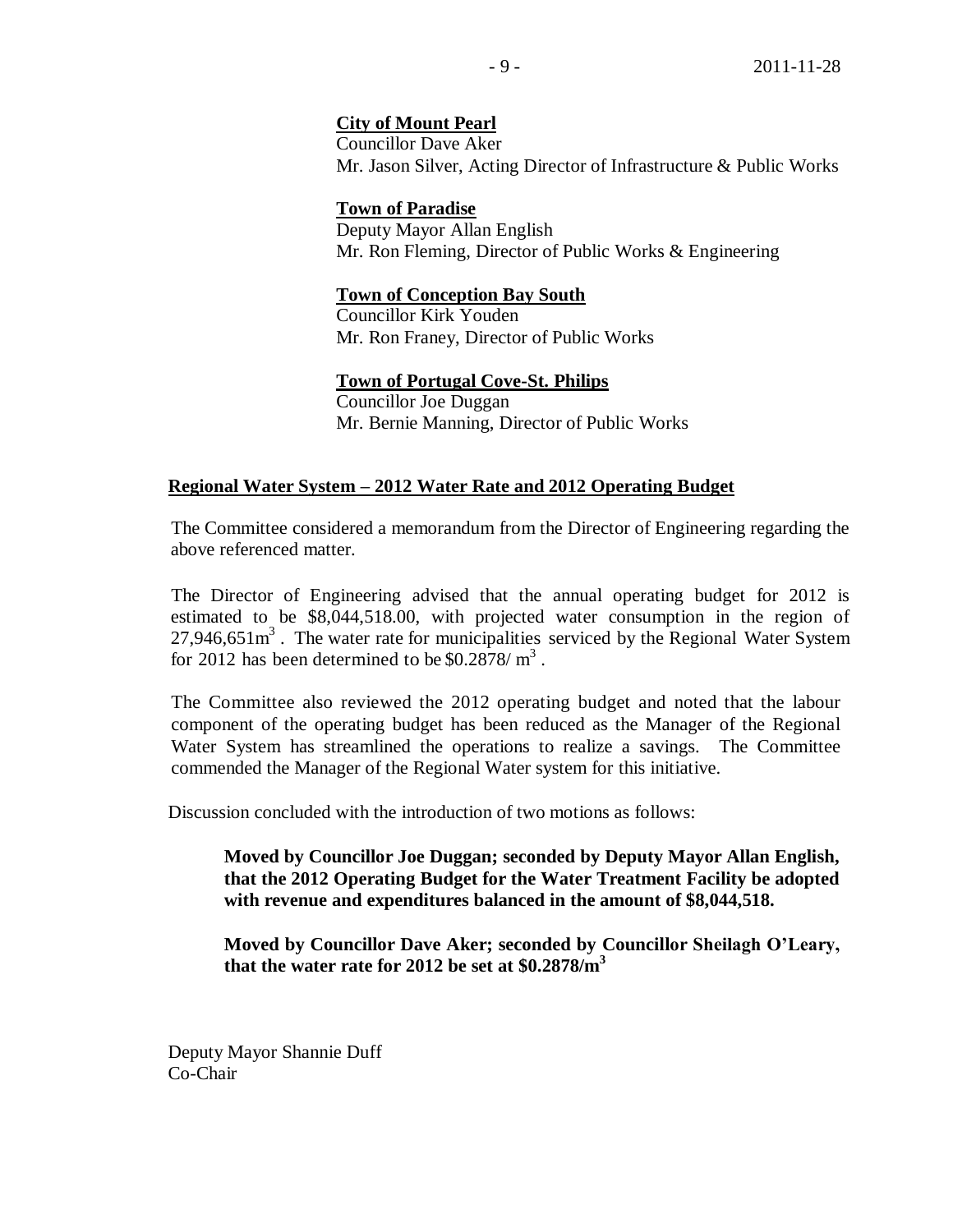# **SJMC2011-11-28/599R**

**It was moved by Deputy Mayor Duff; seconded by Councillor Hickman: That the Committee's recommendation be approved.**

## **The motion being put was unanimously carried**.

## **Development Permits List**

 $\Gamma$ 

Council considered as information the following Development Permits List for the period of November  $18<sup>th</sup>$  to  $24<sup>th</sup>$ , 2011:

#### **DEVELOPMENT PERMITS LIST DEPARTMENT OF PLANNING FOR THE PERIOD OF November 18, 2011 TO November 24, 2011**

| Code            | Applicant                       | Application                                     | Location                                       | Ward | <b>Development</b><br><b>Officer's Decision</b> | Date           |
|-----------------|---------------------------------|-------------------------------------------------|------------------------------------------------|------|-------------------------------------------------|----------------|
| <b>COM</b>      | Aberdeen White<br>Rose Holdings | Commercial/Retail<br><b>Buildings</b>           | No.'s 30, 50 and 70<br><b>White Rose Drive</b> |      | Approved                                        | $11 - 11 - 18$ |
| $\overline{OT}$ | Ready<br>Cabot<br>Mix           | Renewal<br>Quarry<br>Permit                     | <b>Incinerator Road</b>                        | 5    | Approved                                        | 11-11-24       |
| <b>COM</b>      | York<br>Developments            | Office<br>Home<br><b>Electrical Contracting</b> | Mill<br>Rennie's<br>77A<br>Road                |      | <b>Approved</b>                                 | 11-11-24       |
|                 |                                 |                                                 |                                                |      |                                                 |                |
|                 |                                 |                                                 |                                                |      |                                                 |                |
|                 |                                 |                                                 |                                                |      |                                                 |                |

| $\star$ | <b>Code Classification:</b><br><b>INST</b><br><b>RES</b> - Residential<br>- Institutional<br><b>COM - Commercial</b><br>IND<br>- Industrial<br>AG<br>- Agriculture<br>OТ<br>- Other                                       |
|---------|---------------------------------------------------------------------------------------------------------------------------------------------------------------------------------------------------------------------------|
| $**$    | This list is issued for information purposes only. Applicants have been advised in<br>writing of the Development Officer's decision and of their right to appeal any decision<br>to the St. John's Local Board of Appeal. |

**Gerard Doran Development Officer Department of Planning**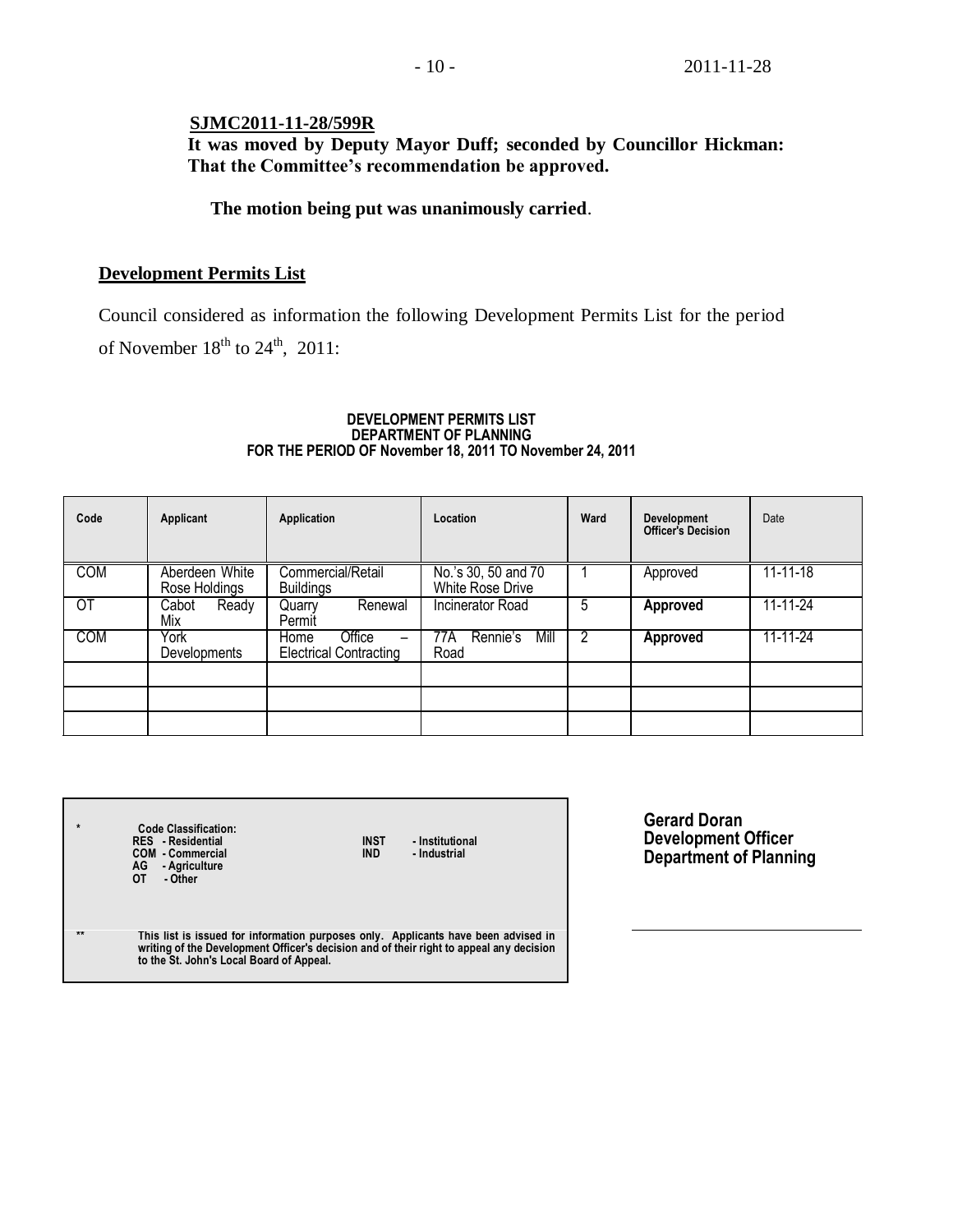#### **Building Permits List**

#### **SJMC2011-11-28/600R**

**It was decided on motion of Councillor Hann; seconded by Councillor Tilley: That the recommendation of the Director of Building and Property Management with respect to the following Building Permits List be approved:**

Permits List

2011/11/23

**CLASS: COMMERCIAL**

|                                          | MIKE PRESTON 371-373 DUCKWORTH ST, THE MIXX CO TAVERN                           |              |
|------------------------------------------|---------------------------------------------------------------------------------|--------------|
|                                          |                                                                                 |              |
|                                          |                                                                                 |              |
|                                          | DOUG STANLEY FLOWERS 318 BAY BULLS RD NC ACCESSORY BUILDING                     |              |
| NFLD. TEACHERS ASSOCIATION 3 KENMOUNT RD |                                                                                 | RN OFFICE    |
|                                          | CANSEL SURVEY EQUIPMENT INC. 210 KENMOUNT RD SN RETAIL STORE                    |              |
|                                          | WINDOWS UNLIMITED INC. 349 KENMOUNT RD SN RETAIL STORE                          |              |
|                                          | STATE OF MIND <b>STATE OF STATE OF STATE OF STATE STATE</b>                     |              |
|                                          | CANADIAN CANCER SOCIETY 70 ROPEWALK LANE DAFFODIL PL MS HOTEL                   |              |
|                                          | PRECIOUS PEOPLE 393 TOPSAIL RD MS OTHER                                         |              |
|                                          |                                                                                 |              |
|                                          | WIRELESS WAVE <b>EXECUTE:</b> AVALON MALL, WIRELESS WAVE <b>MC RETAIL STORE</b> |              |
|                                          |                                                                                 |              |
|                                          | OLD TOWN PIZZERIA INC. 279 PORTUGAL COVE RD RN RESTAURANT                       |              |
| WIN HOP INC. 166 WATER ST                |                                                                                 | RN MIXED USE |
|                                          | COBALT PROPERTIES LTD. 544 WATER ST SW COMMERCIAL GARAGE                        |              |
|                                          | DESJARDINS FINANCIAL SECURITY 430 TOPSAIL RD- DESJARDINS CROFFICE               |              |
| WENDY'S                                  | 430 TOPSAIL RD, WENDY'S RN RESTAURANT                                           |              |
|                                          | TRINAV PROPERTIES INC. 197 MAJOR'S PATH THE NO OFFICE                           |              |
|                                          |                                                                                 |              |
|                                          |                                                                                 |              |

THIS WEEK \$ 1,603,557.00

**CLASS: INDUSTRIAL**

THIS WEEK \$ .00

#### **CLASS: GOVERNMENT/INSTITUTIONAL**

| KNIGHTS OF COLUMBUS |  |  |  |  |  | ST. CLARE AVE @ RICKETT'S RD |  |  | MS CLUB |
|---------------------|--|--|--|--|--|------------------------------|--|--|---------|
|---------------------|--|--|--|--|--|------------------------------|--|--|---------|

THIS WEEK \$ 500.00

#### **CLASS: RESIDENTIAL**

COLIN MERDSOY 7 APPLEDORE PL 6 MC ACCESSORY BUILDING<br>
HANN CONSTRUCTION LTD. 131 BLUE PUTTEE DR, LOT 79 MC SINGLE DETACHED DWELLING HANN CONSTRUCTION LTD. 131 BLUE PUTTEE DR, LOT 79 NC SINGLE DETACHED DWELLING SHELDON M. DINN 655 BURRY PORT ST NO ACCESSORY BUILDING TRUE NORTH HOMES INC. 62 CAPE PINE ST, LOT 73 NC SINGLE DETACHED DWELLING BALNAFAD COMPANY LTD 66 CAPE PINE ST, LOT 74 NC SINGLE DETACHED DWELLING CORE CONTRACTING INC. 418 CHEESEMAN DR, LOT 20 NC SINGLE DETACHED DWELLING WILLIAM FEEHAN AND 36 CORMACK ST NC ACCESSORY BUILDING NEW VICTORIAN HOMES 28 DAUNTLESS ST - LOT 132 NC SINGLE DETACHED & SUB.APT NEW VICTORIAN HOMES 46 DAUNTLESS ST, LOT 123 NC SINGLE DETACHED & SUB.APT GLENDON & CARA PARDY GILLIES RD, LOT 3 NC SINGLE DETACHED DWELLING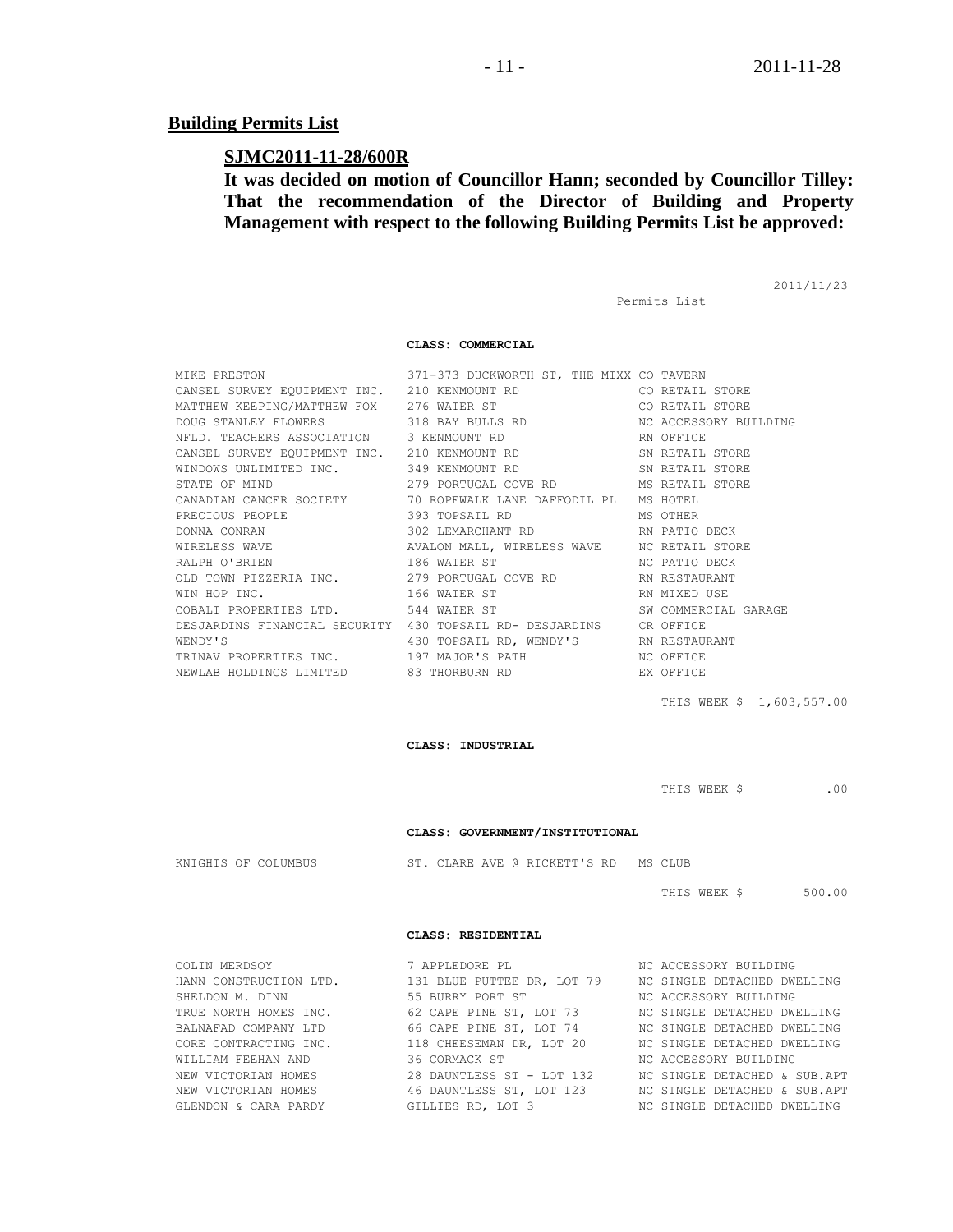SCOTT MERCER AND LORI MERCER 24 MIKE ADAM PL

EDWARD BENOIT 130 GREAT EASTERN AVE, LOT 105 NC ACCESSORY BUILDING LYSSA CROSBIE 119 GREAT EASTERN AVE, LOT 61 NC FENCE TERRY WALSH CONTRACTING LTD. 14 HAMLET ST, LOT 66 NO SINGLE DETACHED DWELLING<br>FAIRVIEW INVESTMENTS LIMITED 10 ICELAND PL, LOT 1 NO SINGLE DETACHED DWELLING FAIRY WALSH CONTRACTING LID. IN IGNIEL OF , LOT USE NO SINGLE DETACHED DWI<br>FAIRVIEW INVESTMENTS LIMITED 10 ICELAND PL, LOT 1 NC SINGLE DETACHED DWI<br>SKYMARK CONTRACTING 471 MAIN RD NC ACCESSORY BUILDING SKYMARK CONTRACTING  $\begin{array}{ccc} 471 & \text{MAIN} & \text{RD} \end{array}$  NC ACCESSORY BUILDING TERRY WALSH CONTRACTING LTD. 5 MIRANDA ST, LOT 86 NC SINGLE DETACHED DWELLING JONATHAN HOWARD 7 MIRANDA ST, LOT 85 NC SINGLE DETACHED DWELLING ATLANTIC HOMES LTD 19 NAUTILUS ST, LOT 124 NC SINGLE DETACHED & SUB.APT MAC BLUNDON 4 NERISSA PL, LOT 447 NC SINGLE DETACHED DWELLING GLORIA ROBBINS **12 NOTTINGHAM DR** NC FENCE ROCKWOOD HOMES 6 10 PARSONAGE DR, LOT 19 NC SINGLE DETACHED DWELLING PAUL THOMEY **17 PETITE FORTE DR** NC ACCESSORY BUILDING MORGAN R. COLBOURNE AND 11 PIPER ST NORGAN RECESSORY BUILDING CARDINAL HOMES LIMITED 55 ROTARY DR, LOT 115 NC SINGLE DETACHED & SUB.APT ALWIN SPURRELL 24 SYMONDS PL NC PATIO DECK BRAD PEDDLE CONTRACTING INC. 98 TEAKWOOD DR - LOT 16 NC SINGLE DETACHED & SUB.APT HOTEL & RESTAURANT WORKERS 15A BAY BULLS RD CO HOME OFFICE WANDA KELLY 270 NEWFOUNDLAND DR CO DAY CARE CENTRE LISA BROTHERS 69 GREAT EASTERN AVE CR SUBSIDIARY APARTMENT WENLY SHIEH 17 MARSLAND PL CR SUBSIDIARY APARTMENT JONATHAN KITZEN 24 COLONIAL ST EX SINGLE DETACHED DWELLING DAN HARTERY **12 SINGLE DETACHED DETACHED DETACHED** DWELLING STEPHEN RADFORD 9 BLAKE PL RN SINGLE DETACHED DWELLING CRAIG & MARGO LYNN SKINNER 16 CHEROKEE DR RN SINGLE DETACHED DWELLING DECLAN MARKEY 289 EMPIRE AVE RN SINGLE DETACHED & SUB.APT PAUL O'BRIEN 21 HUSSEY DR RN MOBILE HOME MARYANNE TUCKER 30 KING'S RD RN TOWNHOUSING GUNTER KROMM & GAYE PENNEY 38A PRINCE OF WALES ST AN SEMI-DETACHED DWELLING MELANIE L. COLLETT 484 SOUTHSIDE RD RN SINGLE DETACHED DWELLING THERESA ROSE-PORTER 53 GUZZWELL DR SW SINGLE DETACHED & SUB.APT GWEN BROOKER 54 WHITEWAY ST SW SINGLE DETACHED DWELLING

THIS WEEK \$ 5,441,315.00

#### **CLASS: DEMOLITION**

| TEL TECH CANADA           |  | 23 OLD BAY BULLS RD |  | DM SINGLE DETACHED DWELLING |                              |
|---------------------------|--|---------------------|--|-----------------------------|------------------------------|
| RON WALSH                 |  | 1 SYCAMORE PL       |  |                             | DM SINGLE DETACHED DWELLING  |
| FED. GOV'T. (BLDG. #507A) |  | PLEASANTVILLE       |  |                             | DM ADMIN BLDG/GOV/NON-PROFIT |
| FED. GOV'T. (BLDG. #511A) |  | PLEASANTVILLE       |  |                             | DM ADMIN BLDG/GOV/NON-PROFIT |
| FED. GOV'T. (BLDG. #512A) |  | PLEASANTVILLE       |  |                             | DM ADMIN BLDG/GOV/NON-PROFIT |
|                           |  |                     |  |                             |                              |

THIS WEEK \$ 308,000.00

THIS WEEK''S TOTAL: \$ 7,353,372.00

REPAIR PERMITS ISSUED: 2011/11/17 TO 2011/11/23 \$ 71,800.00

#### LEGEND

| CO CHANGE OF OCCUPANCY  | SN STGN                 |
|-------------------------|-------------------------|
| CR CHNG OF OCC/RENOVTNS | MS MOBILE SIGN          |
| EX EXTENSION            | CC CHIMNEY CONSTRUCTION |

- 
- 
- 
- 
- 
- NC NEW CONSTRUCTION CD CHIMNEY DEMOLITION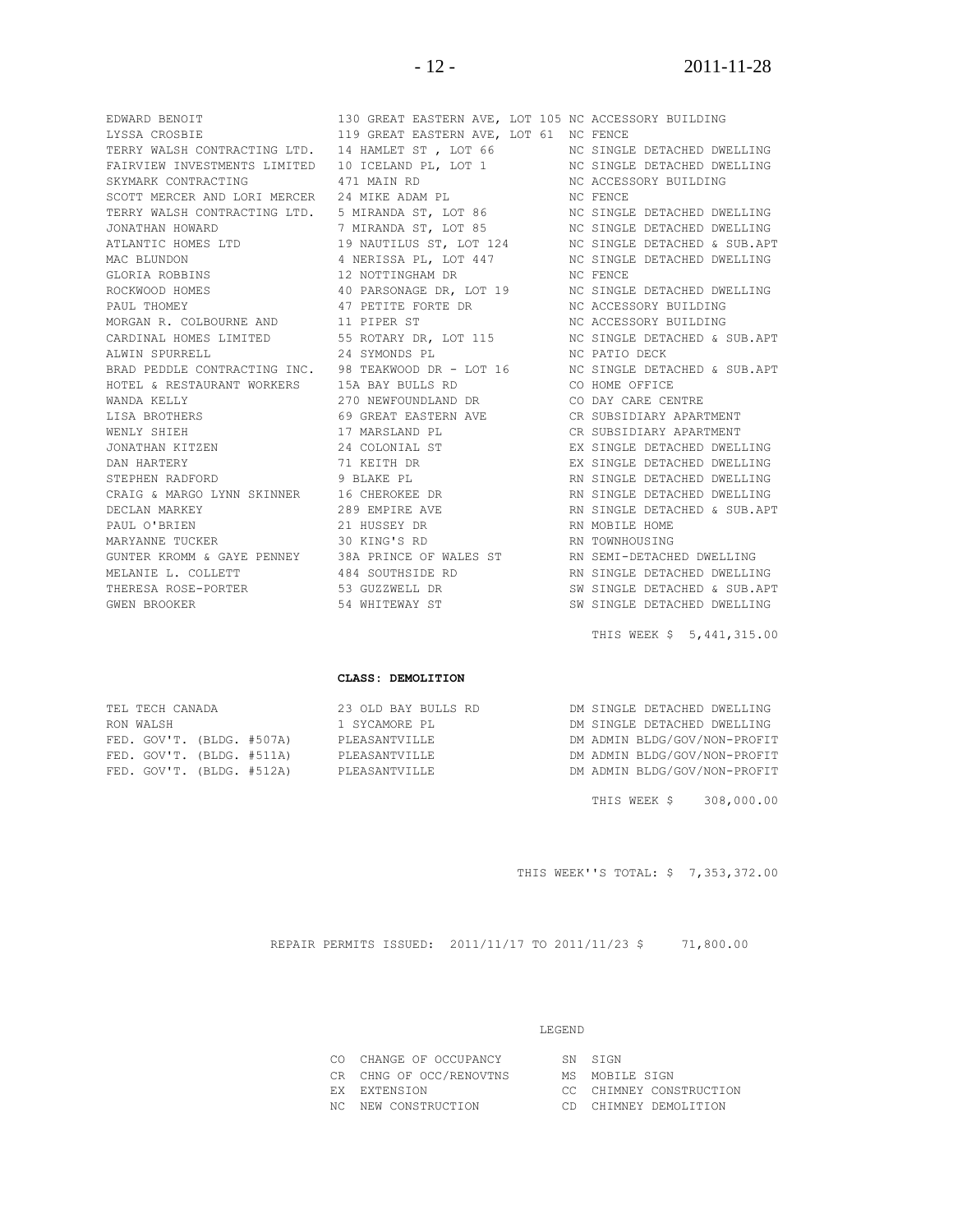| OC OCCUPANT CHANGE     | DV DEVELOPMENT FILE |
|------------------------|---------------------|
| RN RENOVATIONS         | WS WOODSTOVE        |
| SW SITE WORK           | DM DEMOLTTION       |
| TI TENANT IMPROVEMENTS |                     |

## **Rejections:**

- 26 Leslie Street Your application for an Accessory Building has been rejected as contrary to Section 8.3.6(2) of the 1994 St. John's Development Regulations
- Gillies Road Lot 3 Your application for an Accessory Building has been rejected as contrary to Section 8.3.6(2) of the 1994 St. John's Development Regulations.

#### **Payrolls and Accounts**

#### **SJMC2011-11-28/601R**

**It was decided on motion of Councillor Hann; seconded by Councillor Tilley: That the following Payrolls and Accounts for the weeks ending November 24, 2011 be approved:** 

## **Weekly Payment Vouchers For The Week Ending November 24, 2011**

#### **PAYROLL**

| Public Works                              | \$352,304.62 |
|-------------------------------------------|--------------|
| Bi-Weekly Administration                  | \$693,265.46 |
| <b>Bi-Weekly Management</b>               | \$635,400.44 |
| <b>Bi-Weekly Regional Fire Department</b> | \$562,083.62 |
|                                           |              |

# **ACCOUNTS PAYABLE** \$4,078,064.02

## **Total: \$6,321,118.16**

#### **Tenders**

**a. RFP – Engineering Consulting Services Pine Bud Place Sanitary Sewer Diversion**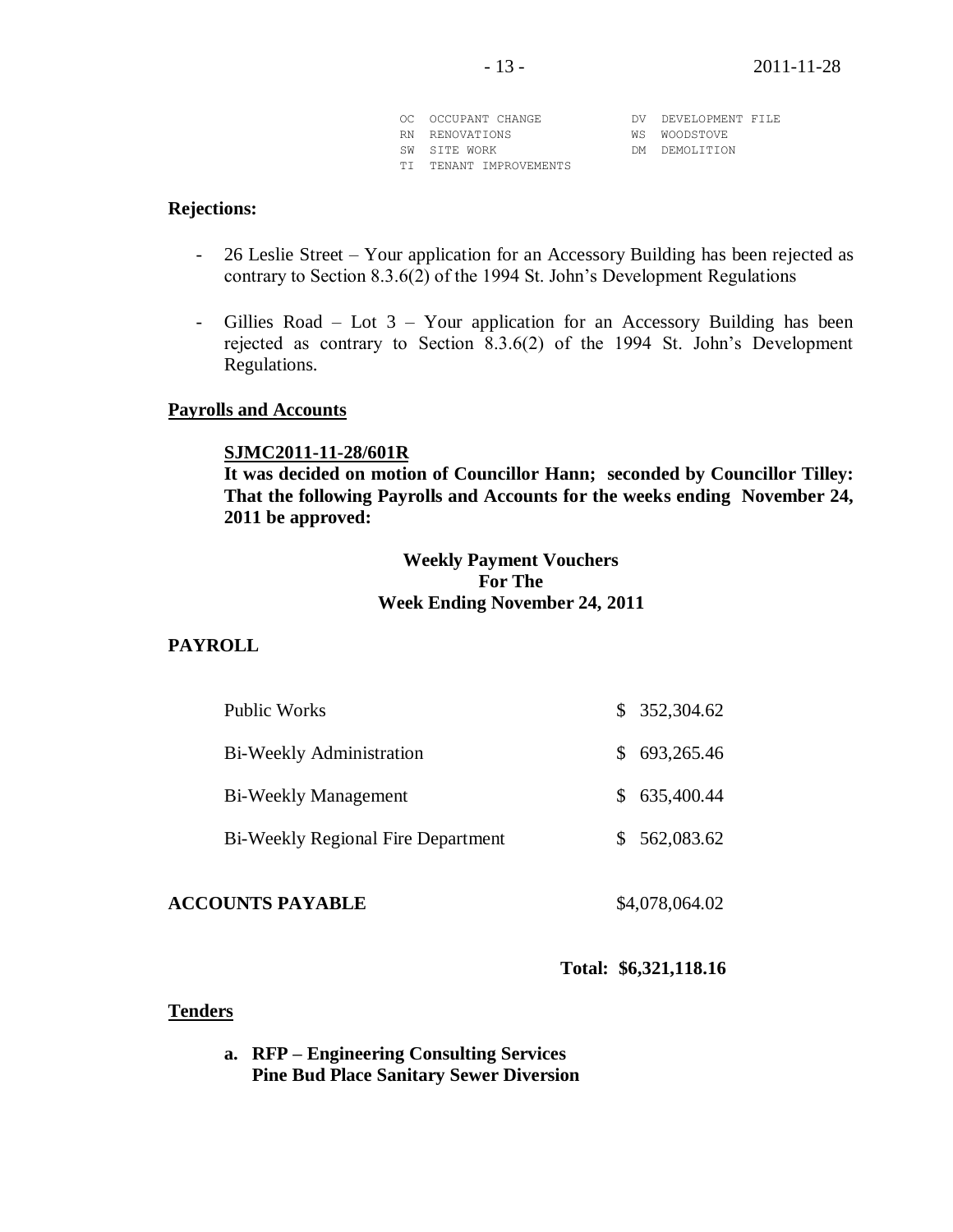# **SJMC2011-11-28/602R**

**It was moved by Councillor Hann; seconded by Councillor Tilley: That the recommendation of the Director of Engineering be approved and the tender awarded as follows:**

**a. Newfoundland Design Associates Ltd. in the amount of \$167,575.00 plus HST**

**The motion being put was unanimously carried.**

# **Petitions**

Councillor Tilley tabled a petition the prayer of which reads as follows, and which was referred to the Police and Traffic Committee for follow-up.

**"We, the undersigned, call upon St. John's City Council to review the speed of traffic and other related traffic concerns on Hazelwood Crescent, thereby increasing the safety of the residents in our neighbourhood.**

**In addition we, the undersigned, would like to have Hazelwood Crescent added to the list of streets under review with the Traffic Calming Program with the City of St. John's."**

# **1 Drake Crescent – Richard Bruce**

Council considered a memorandum dated November 22, 2011 from the City Solicitor regarding the above noted.

## **SJMC2011-11-28/603R**

**It was decided on motion of Councillor Collins; seconded by Councillor O'Leary: That City land located at the rear of 1 Drake Crescent be sold to Mr. Drake Bruce at a rate of \$10.00 per square foot (approximately \$2,400.00) plus usual administration fees and HST, as recommended by the City Solicitor.**

**The motion being put was unanimously carried.**

## **Election of Board of Management of Downtown Development Commission (DDC)**

Council considered a memorandum dated from the Acting City Clerk regarding the above noted.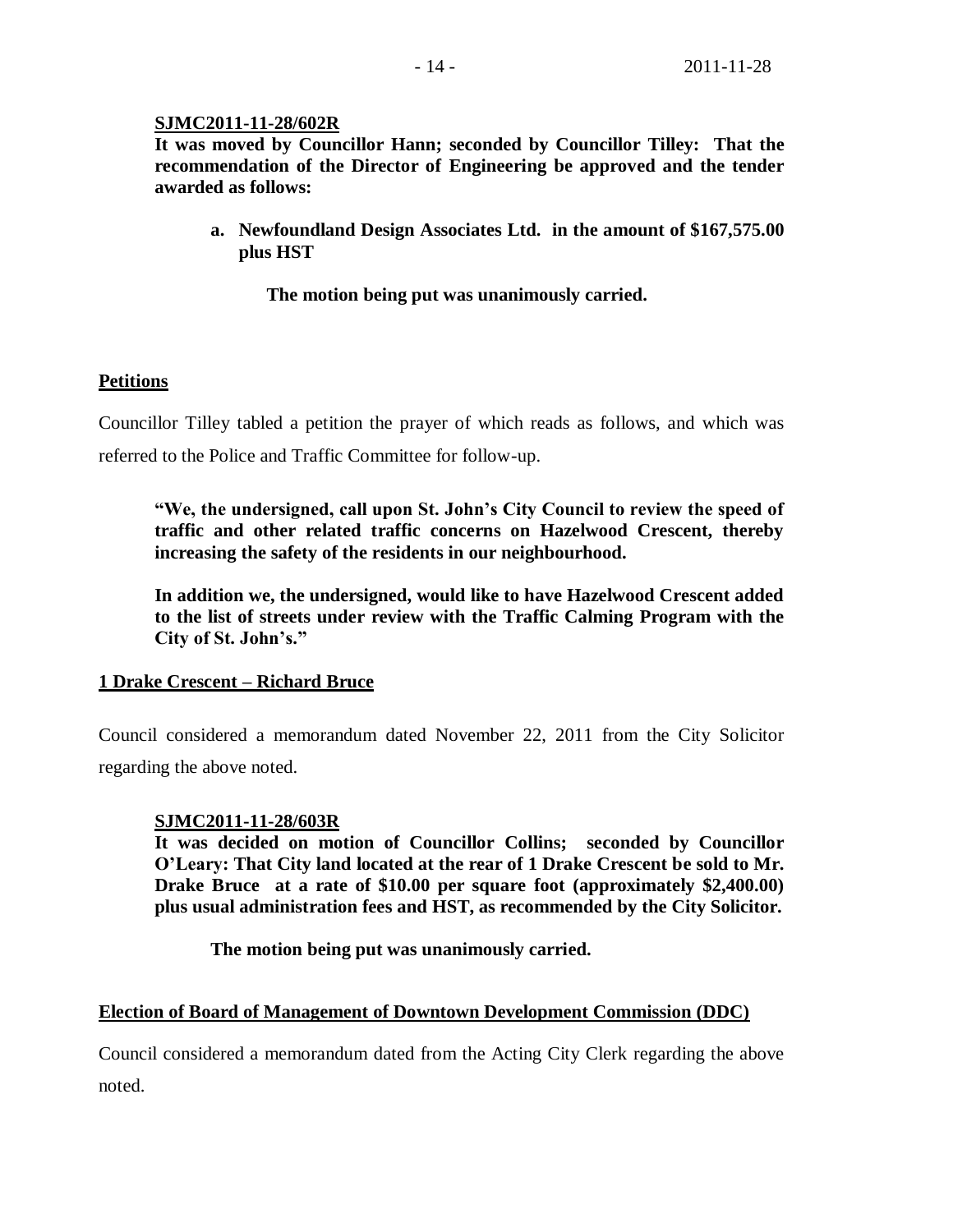## **SJMC2011-11-28/604R**

**It was moved by Councillor Tilley; seconded by Councillor Breen: That the following nominees to fill the vacancies on the Downtown Development Commission be approved:**

- **a. Mr. John McCarthy, Benjamin's Menswear**
- **b. Ms. Susan LeDrew, Smyth, Woodland, DelRizzo & LeDrew**
- **c. Ms. Marilyn Pendergast, Pendergast, Hartery Law Office**
- **d. Mr. Wayne Purchase, Martek Morgan French**
- **e. Mr. Stephen Hefferton, Fortis Properties**
- **f. Ms. Kim Saunders, East Port Properties**

**The motion being put was unanimously carried.** 

#### **Councillor Collins**

Councillor Collins reminded residents of the following events.

| 1. |                  | Shea Heights Christmas Parade,                   |
|----|------------------|--------------------------------------------------|
|    | Date:            | December 4, 2011 (Alternative date December 11)  |
|    | Time:            | $2:00 \text{ pm} - 4:00 \text{ pm}$              |
| 2) | Event:           | Festival of Music & Lights                       |
|    | <b>Location:</b> | <b>Bowring Park</b>                              |
|    | Date:            | December 3, 2011 (Alternative date December 10)  |
|    | Time:            | $4:30 \text{ pm} - 5:30 \text{ pm}$              |
| 3) | Event:           | Goulds Christmas Parade                          |
|    | <b>Location:</b> | Main Road Gould's (Alternative date December 11) |
|    | Date:            | December 4, 2011                                 |
|    | Time:            | $1:00 \text{ pm} - 3:00 \text{ pm}$              |
|    |                  |                                                  |

In response to Councillor Collins comments regarding lack of full complement of snow crews during the recent heavy snowfall, the Deputy City Manager and Director of Public Works and Parks provided an update on the cleanup. He noted that at this time of year only the day shift works, noting it being unusual in November to have a storm of this magnitude, approximately 30 cms. He noted that the workers met the City's objective in clearing the snow. He noted that sidewalk clearing moved down the priority list due to lack of full complement of staff, however the clearing of sidewalks did start today. His Worship the Mayor and other members of Council commended staff on a "great job". The Mayor also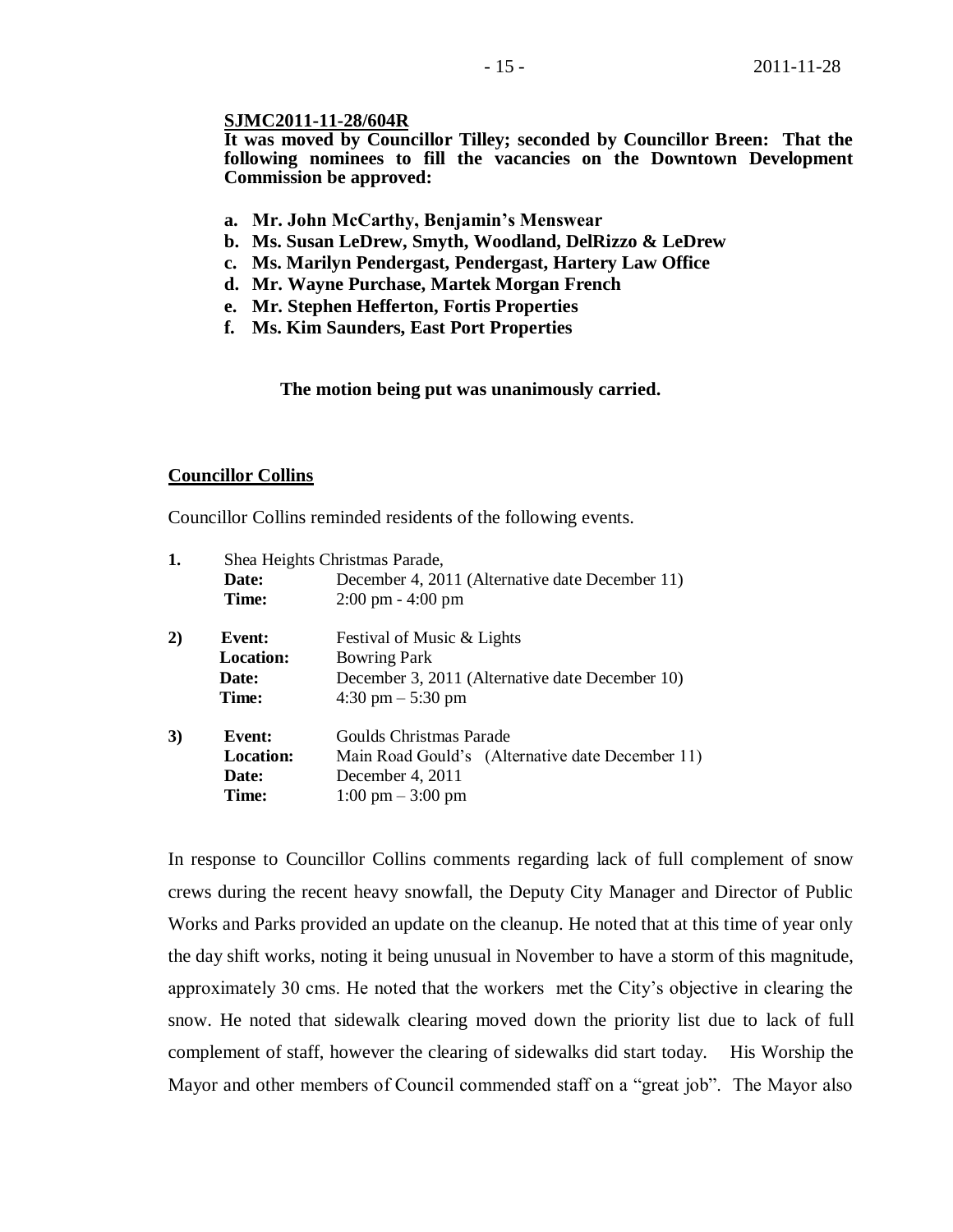advised that consideration will be given to enhancing the sidewalk snow clearing program during budget discussions.

The Deputy City Manager/Director of Public Works and Parks also advised that information on snow clearing in terms of priorities and service levels is available on the City's website, and that information will also be sent out to the residents.

### **Councillor Hanlon**

Councillor Hanlon commended the DDC on another successful Downtown Santa Claus Parade held on Sunday, November 27, 201l.

Councillor Hanlon announced the official release of the City of St. John's Strategic Roadmap on Wednesday, November 30, 2011 in the Foran/Greene Room and encouraged members of Council and the general public to attend the launch.

Councillor Hanlon noted that she was contacted by The Provincial Director of Fire and Emergency Services, Mr. Fred Hollett, with respect to an emergency situation in the Airport Heights area. He advised that the City responded as soon as it was made aware of the situation.

#### **Councillor Tilley**

Councillor Tilley raised concern with respect to the MV Lyubou Orlova which is tied up in the Harbour. He said he will contact the Port Manager regarding the ship being moved to another location or sold prior to the next Tourism Season.

Councillor Tilley informed the residents and Hazelwood school that the safety issue with respect to children crossing Topsail Road will be referred to the next Police and Traffic Committee meeting to be held in January at which time both groups will be invited to attend.

Councillor Tilley noted that he has been approached by residents regarding policing of traffic during the hockey games at Mile One Centre.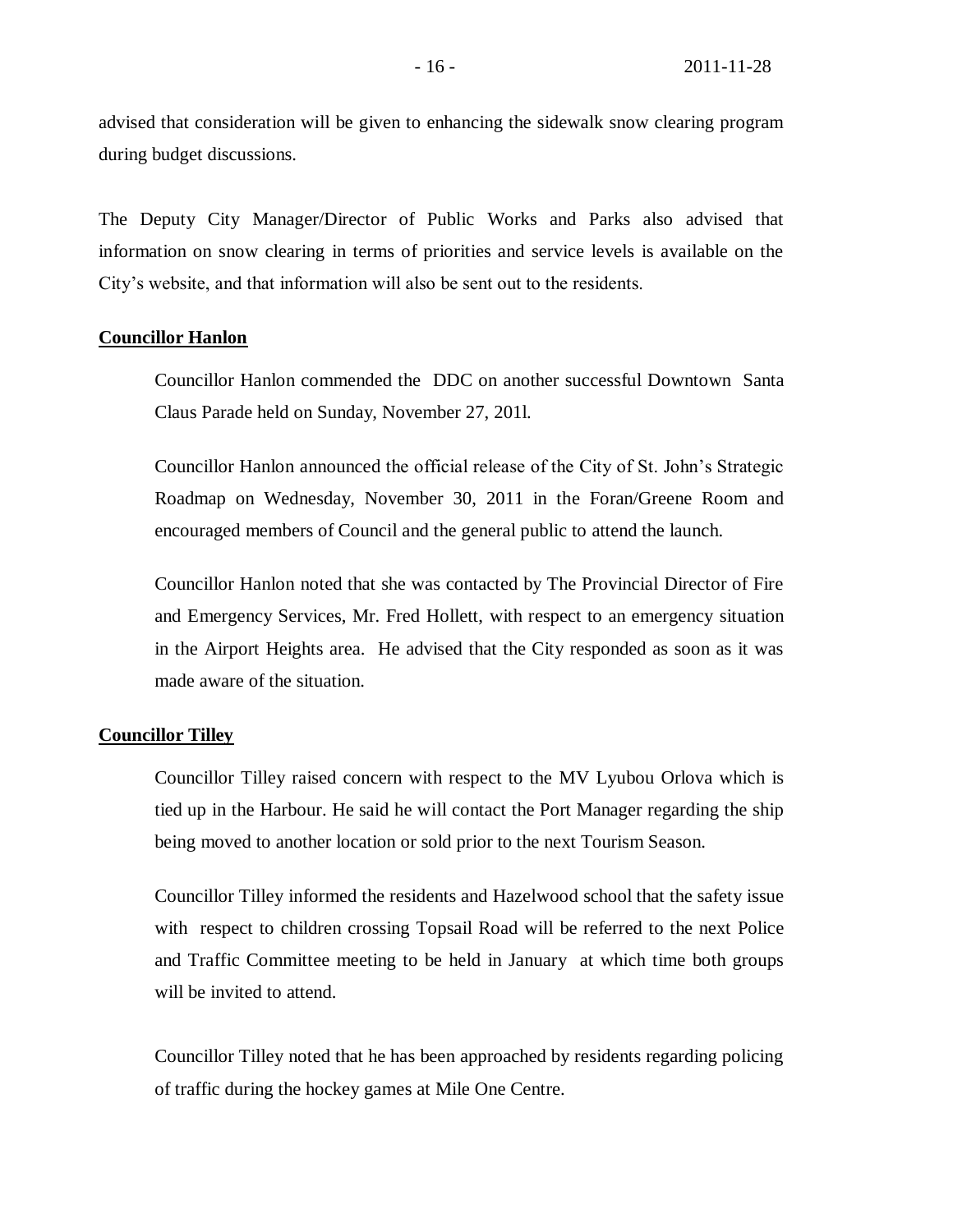Councillor Breen advised that the RNC and City staff will become involved if there is a problem area, and he asked to be advised if there is a specific situation that needs to be addressed so that it can be referred to staff for follow up.

#### **Councillor Hickman**

Councillor Hickman suggested that the Public Works, Environment and Protection Standing Committee again take up discussions on how to enhance the City's sidewalk snow clearing program.

Councillor Hickman noted the fact that Mayor Best of Clarenville, during the Hebron Public Review Commission Hearings, specifically mentioned the idea of twinning the highway from Whitbourne to Clarenville. Councillor Hickman suggested that the City support this initiative.

## **Councillor O'Leary**

Councillor O'Leary on behalf of Council and as Chair of the Animal Control Committee thanked the three long standing Committee members who represented the SPCA, Debbie Powers, Susan Deir and David Buffet, for their long and dedicated career in animal care. Councillor O'Leary advised that she wrote a letter on behalf of the City to thank them for their dedication.

Councillor O'Leary advised that she received a call from a resident of CBS interested in relocating his computer recycling business. She referenced a national website that assists with the disposal of computer equipment, however, the City doesn't have a local organization that is a national initiative and referred the idea to the Manager of Waste Management with a view to determining what the City can do to keep computer equipment out of our landfill.